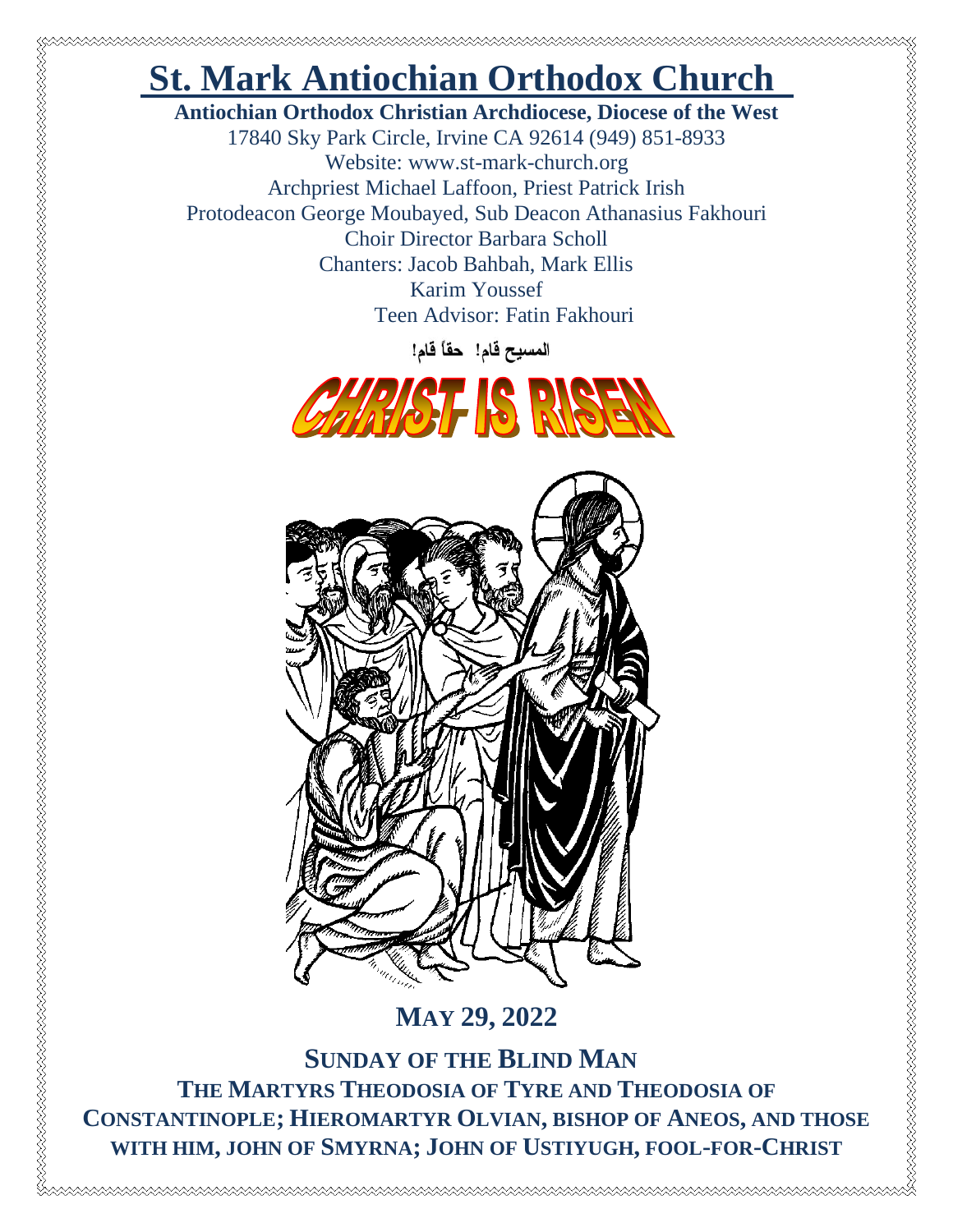# **DURING THE LITTLE ENTRANCE**

**Troparion of the Feast** Tone 5: Christ is risen from the dead, trampling down death by death, and upon those in the tombs, bestowing life.

Arabic: Al-ma-sih qam min bai-ni l-am-wat, wa-wa-ti-a l-mowt bilmowt, wa-wa-ha-ba l-hayah, lil-la-dhi-na fi l-qu-bur (sung alternately with Psalm verses in between).

# **THE PASCHAL ENTRANCE HYMN**

Priest: In the gathering places bless ye God the Lord from the springs of Israel. People: Save us O Son of God, Who art risen from the dead, who sing to Thee, Alleluia.

# **HYMNS AFTER THE LITTLE ENTRANCE**

All: **Troparion of the Resurrection in the Fifth Tone:** Let us believers praise and worship the Word; coeternal with the Father and the Spirit, born of the Virgin for our salvation. For, He took pleasure in ascending the Cross in the flesh to suffer death; and to raise the dead by His glorious Resurrection. (Repeat in Arabic)

**Troparion to St. Mark in the Fourth Tone:** From thy childhood the light of truth enlightened thee, O Mark, and thou didst love the labor of Christ the Savior. Wherefore thou didst follow Peter with zeal and didst serve Paul as a fellow laborer and didst enlighten the world with thy holy Gospel.

**Kontakion of Pascha** Tone 8: Down to the grave though thou wentest immortal Lord. Yet didst thou there hurl down death by thy throne of might and art risen with vict'ry crowned, O Christ our true God; And hast hailed with glad greeting the women that came with myrrh; And unto thine Apostles hast graciously sent thy peace, O Lord that grantest the fallen to rise with thee.

++++++++++++++++++++++++++++++++++++++++++++++++++

**Prokeimenon** (Psalm 11:7,1) You, O Lord, shall keep us and preserve us. Save me O Lord, for the godly man has failed.

**Section from the Acts of the Apostles** (16:16-34)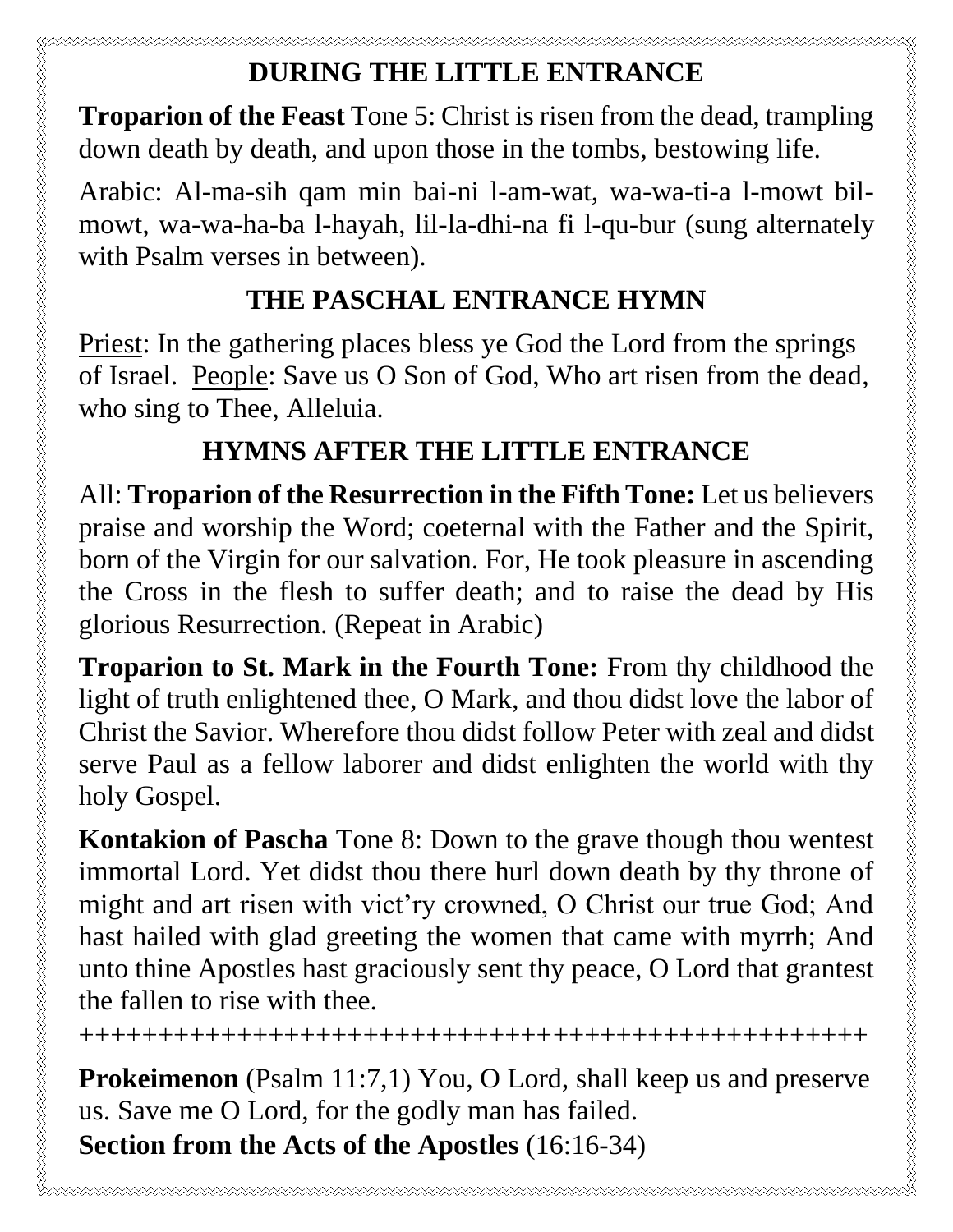In those days, as we apostles were going to the place of prayer, we were met by a slave girl who had a spirit of divination and brought her owners much gain by soothsaying. She followed Paul and us, crying, "These men are servants of the Most High God, who proclaim to you the way of salvation." And this she did for many days. But Paul was annoyed, and turned and said to the spirit, "I charge you in the name of Jesus Christ to come out of her." And it came out that very hour.

 But when her owners saw that their hope of gain was gone, they seized Paul and Silas and dragged them into the market place before the rulers; and when they had brought them to the magistrates they said, "These men are Jews and they are disturbing our city. They advocate customs which it is not lawful for us Romans to accept or practice." The crowd joined in attacking them; and the magistrates tore the garments off them and gave orders to beat them with rods. And when they had inflicted many blows upon them, they threw them into prison, charging the jailer to keep them safely. Having received this charge, he put them into the inner prison and fastened their feet in the stocks.

 But about midnight Paul and Silas were praying and singing hymns to God, and the prisoners were listening to them, and suddenly there was a great earthquake, so that the foundations of the prison were shaken; and immediately all the doors were opened and every one's fetters were unfastened. When the jailer woke and saw that the prison doors were open, he drew his sword and was about to kill himself, supposing that the prisoners had escaped. But Paul cried with a loud voice, "Do not harm yourself, for we are all here." And he called for lights and rushed in, and trembling with fear he fell down before Paul and Silas, and brought them out and said, "Men, what must I do to be saved?" And they said, "Believe in the Lord Jesus, and you will be saved, you and your household." And they spoke the word of the Lord to him and to all that were in his house. And he took them the same hour of the night, and washed their wounds, and he was baptized at once, with all his family. Then he brought them up into his house, and set food before them; and he rejoiced with all his household that he had believed in God.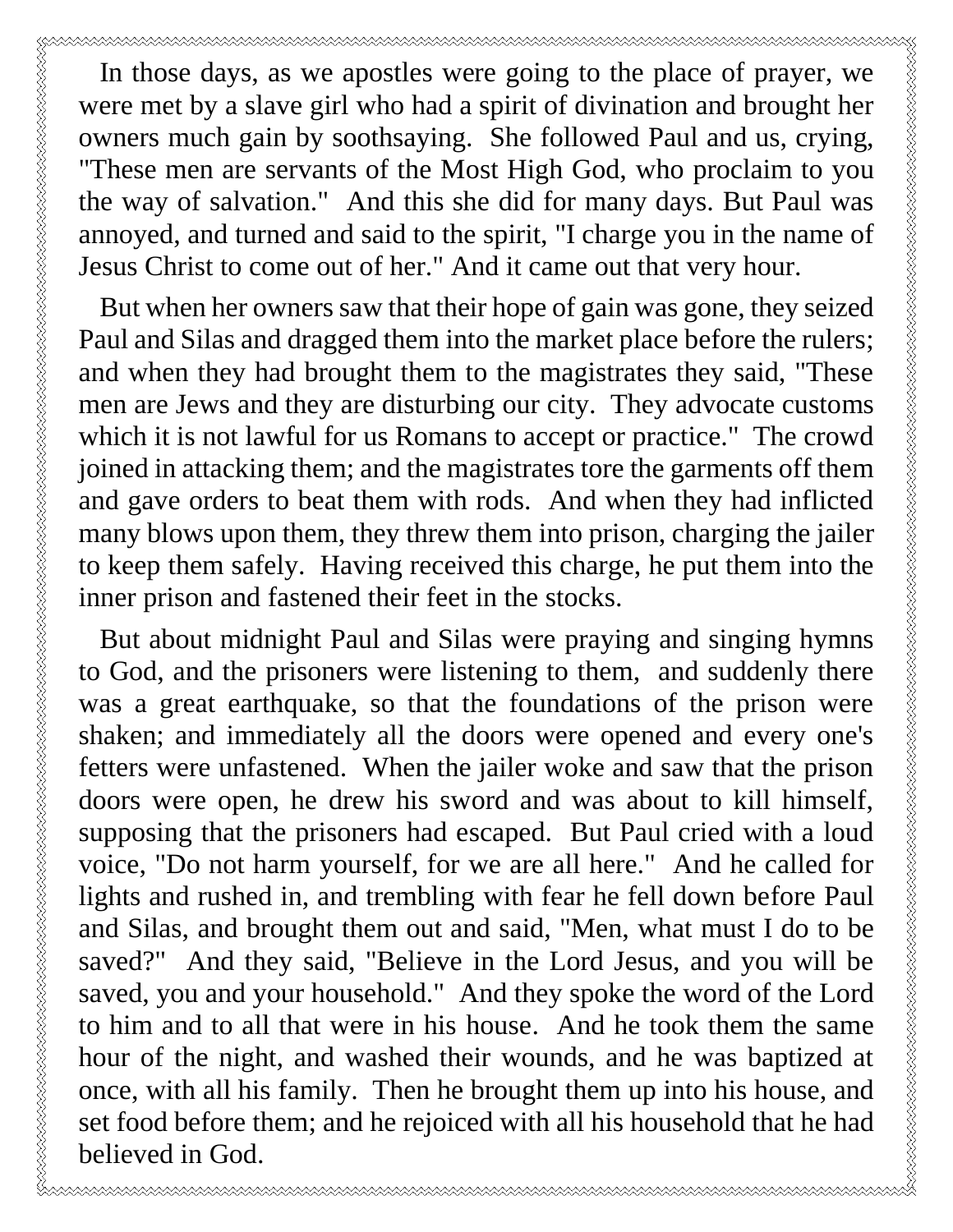**Alleluia Verses** (88:1, 2) I will sing of your mercies, O Lord, for ever. For you have said: "Mercy shall be built up for ever."

#### **The Reading from the Holy Gospel according to St. John** (9:1-38)

 At that time, when Jesus was passing, he saw a man blind from his birth. And his disciples asked him, "Rabbi, who sinned, this man or his parents, that he was born blind?" Jesus answered, "It was not that this man sinned, or his parents, but that the works of God might be made manifest in him. We must work the works of him who sent me, while it is day; night comes, when no one can work. As long as I am in the world, I am the light of the world." As he said this, he spat on the ground and made clay of the spittle and anointed the man's eyes with the clay, saying to him, "Go, wash in the pool of Siloam" (which means Sent). So he went and washed and came back seeing. The neighbors and those who had seen him before as a beggar, said, "Is not this the man who used to sit and beg?" Some said, "It is he"; others said, "No, but he is like him." He said, "I am the man." They said to him, "Then how were your eyes opened?" He answered, "The man called Jesus made clay and anointed my eyes and said to me, 'Go to Siloam and wash'; so I went and washed and received my sight." They said to him, "Where is he?" He said, "I do not know."

 They brought to the Pharisees the man who had formerly been blind. Now it was a Sabbath day when Jesus made the clay and opened his eyes. The Pharisees again asked him how he had received his sight. And he said to them, "He put clay on my eyes, and I washed, and I see." Some of the Pharisees said, "This man is not from God, for he does not keep the Sabbath." But others said, "How can a man who is a sinner do such signs?" There was a division among them. So they again said to the blind man, "What do you say about him, since he has opened your eyes?" He said, "He is a prophet."

 The Jews did not believe that he had been blind and had received his sight, until they called the parents of the man who had received his sight, and asked them, "Is this your son, who you say was born blind? How then does he now see?" His parents answered, "We know that this is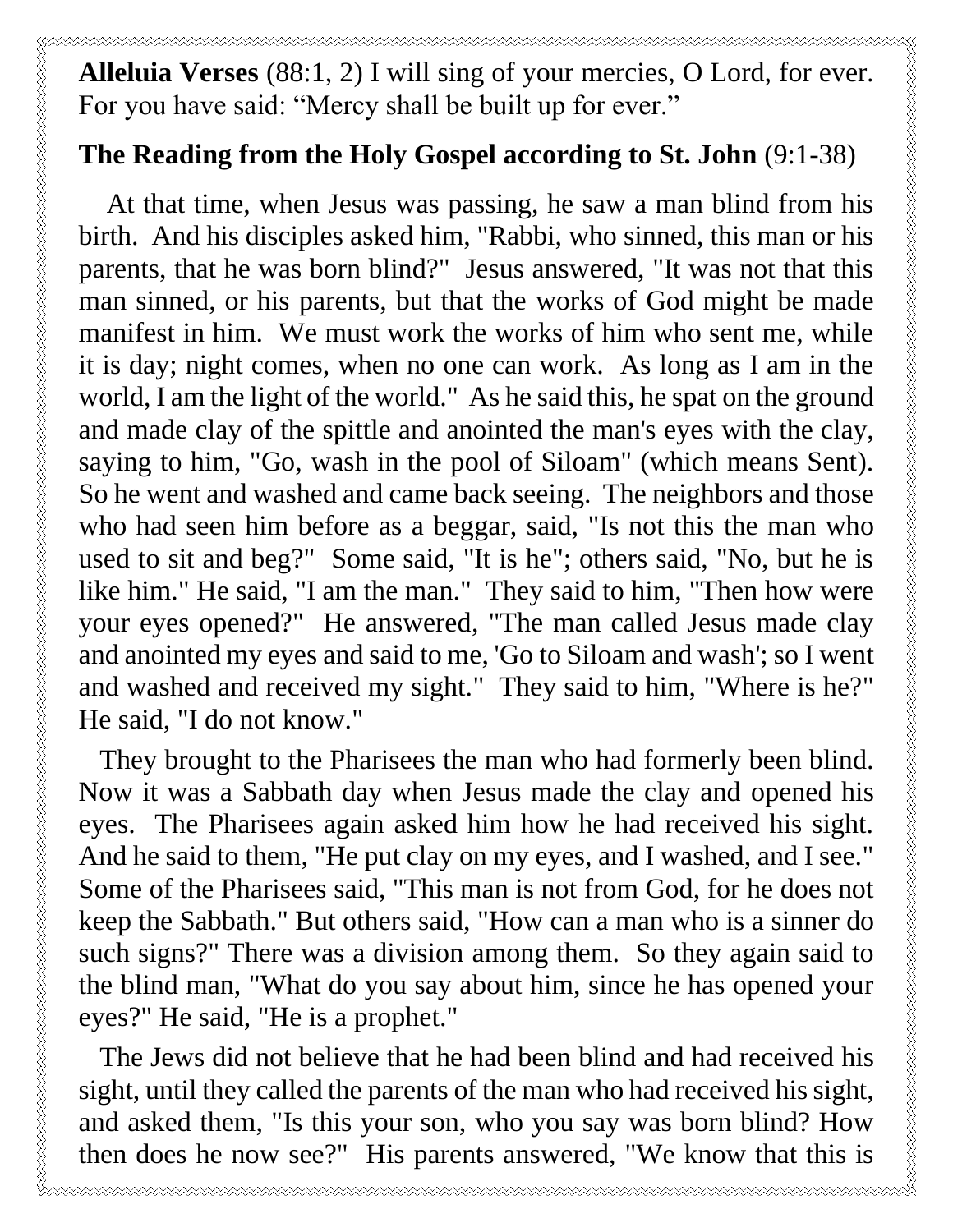our son, and that he was born blind; but how he now sees we do not know, nor do we know who opened his eyes. Ask him; he is of age, he will speak for himself." His parents said this because they feared the Jews, for the Jews had already agreed that if any one should confess him to be Christ, he was to be put out of the synagogue. Therefore his parents said, "He is of age, ask him."

 So for the second time they called the man who had been blind, and said to him, "Give God the praise; we know that this man is a sinner." He answered, "Whether he is a sinner, I do not know; one thing I know, that though I was blind, now I see." They said to him, "What did he do to you? How did he open your eyes?" He answered them, "I have told you already, and you would not listen. Why do you want to hear it again? Do you too want to become his disciples?" And they reviled him, saying, "You are his disciple, but we are disciples of Moses. We know that God has spoken to Moses, but as for this man, we do not know where he comes from." The man answered, "Why, this is a marvel! You do not know where he comes from, and yet he opened my eyes. We know that God does not listen to sinners, but if any one is a worshiper of God and does his will, God listens to him. Never since the world began has it been heard that any one opened the eyes of a man born blind. If this man were not from God, he could do nothing." They answered him, "You were born in utter sin, and would you teach us?" And they cast him out.

 Jesus heard that they had cast him out, and having found him he said, "Do you believe in the Son of man?" He answered, "And who is he, sir, that I may believe in him?" Jesus said to him, "You have seen him, and it is he who speaks to you." He said, "Lord, I believe"; and he worshipped him.

+ + + + + + + + + + + + + + + + + + + + + + + + + + + + + + + + + + +

OTHER CHANGES FOR SUNDAY OF THE BLIND MAN Instead of "It is truly meet...", sing the Pascha hymn, "The Angel cried to the Lady...", and "Shine, shine, O new Jerusalem..."*.*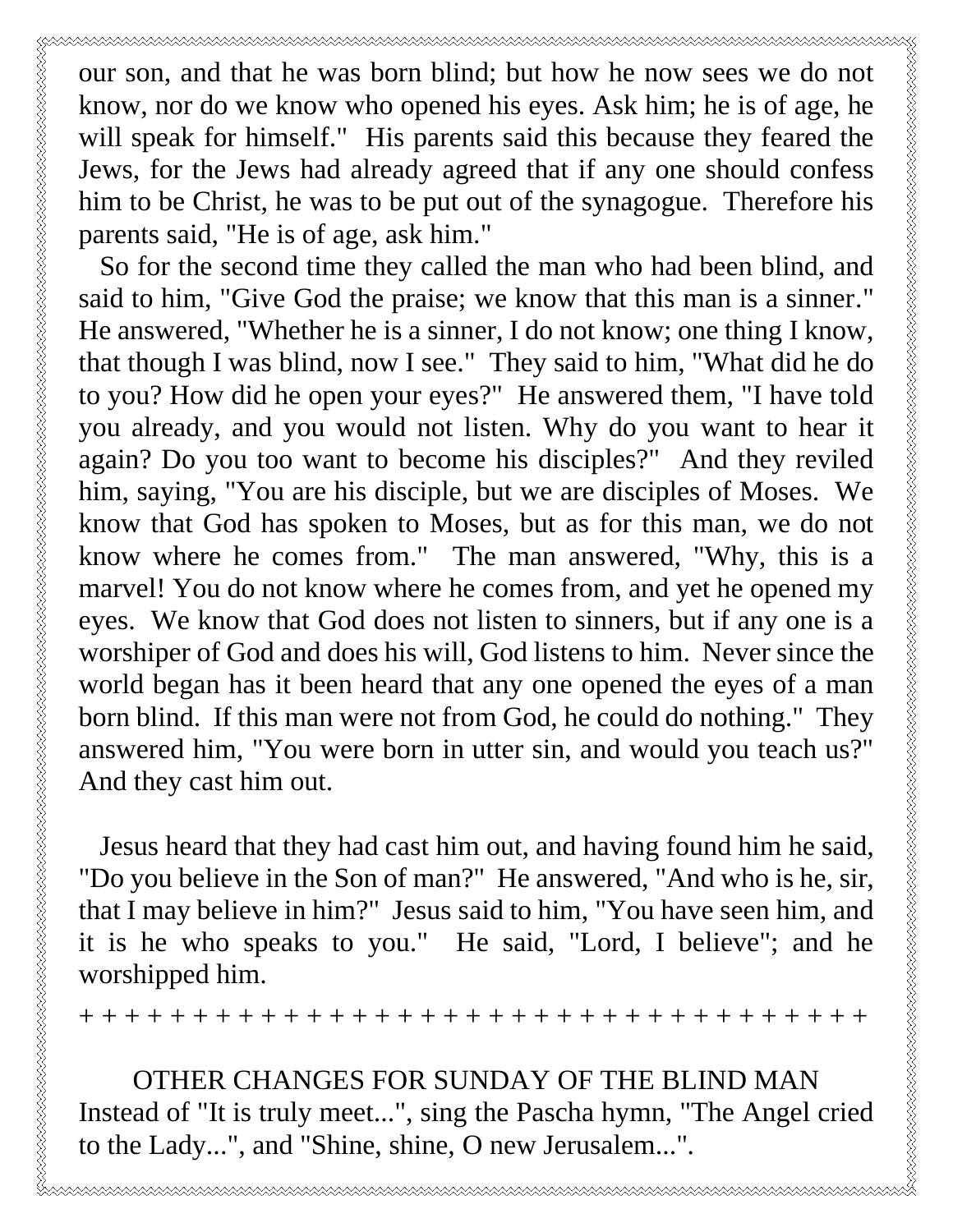Communion Hymn: "Receive ye the body of Christ and taste and see him that is found deathless."

Instead of "We have seen the true light...", "we sing "Christ is risen..." Note: During the Paschal season, for the Communion of the people, we sing the Troparion of Pascha is various languages.

+ + + + + + + + + + + + + + + + + + + + + + + + + + + + + + + + + + + + + + + **Holy Oblations are offered today by** Wafa Hanna for the health and salvation of her sisters Saba and Samiha and for her entire family; by the Whitacre and Laffoon families for Emilie Laffoon on her birthday (May 27) and by Edna Deeb for the speedy surgery recovery of her cousin, Kevin Anthoney, and in loving memory of her sister Caren Deeb Kouri (4 years on June 2)

# **Coffee Hour today is sponsored by the Coffee Hour Committee.**

+ + + + + + + + + + + + + + + + + + + + + + + + + + + + + + + + + + + *Please remember in your prayers: Yuri Sidorenko, May Dabbah, Sylvia Saba, Tarek Fakhouri, Adib and Nabila Zabaneh, Laura Anter (brain surgery), and the suffering people of Haiti, India, Syria, Iraq, Lebanon, Egypt, Libya, Ethiopia, Somalia, Palestine, Venezuela, Ukraine, and all people afflicted by violence and disease, especially those affected by the Coronavirus.*

#### *This Week*

## **Tuesday 6:45 p.m., Adult Education**

**Wednesday June 1 The Feast of Ascension will be celebrated on with Orthros at 5:30 p.m. and Divine Liturgy at 6:45 p.m.**

#### *Next Week*

*No Tuesday evening Adult Education or Wednesday evening Little Compline as Fr Michael will be out of town.*

## *Upcoming Events*

#### **Sunday June 12, Holy Pentecost**

**The 2022 Western Diocese Parish Life Conference** will be held in Santa Clara, CA at the Santa Clara Marriott, and hosted by the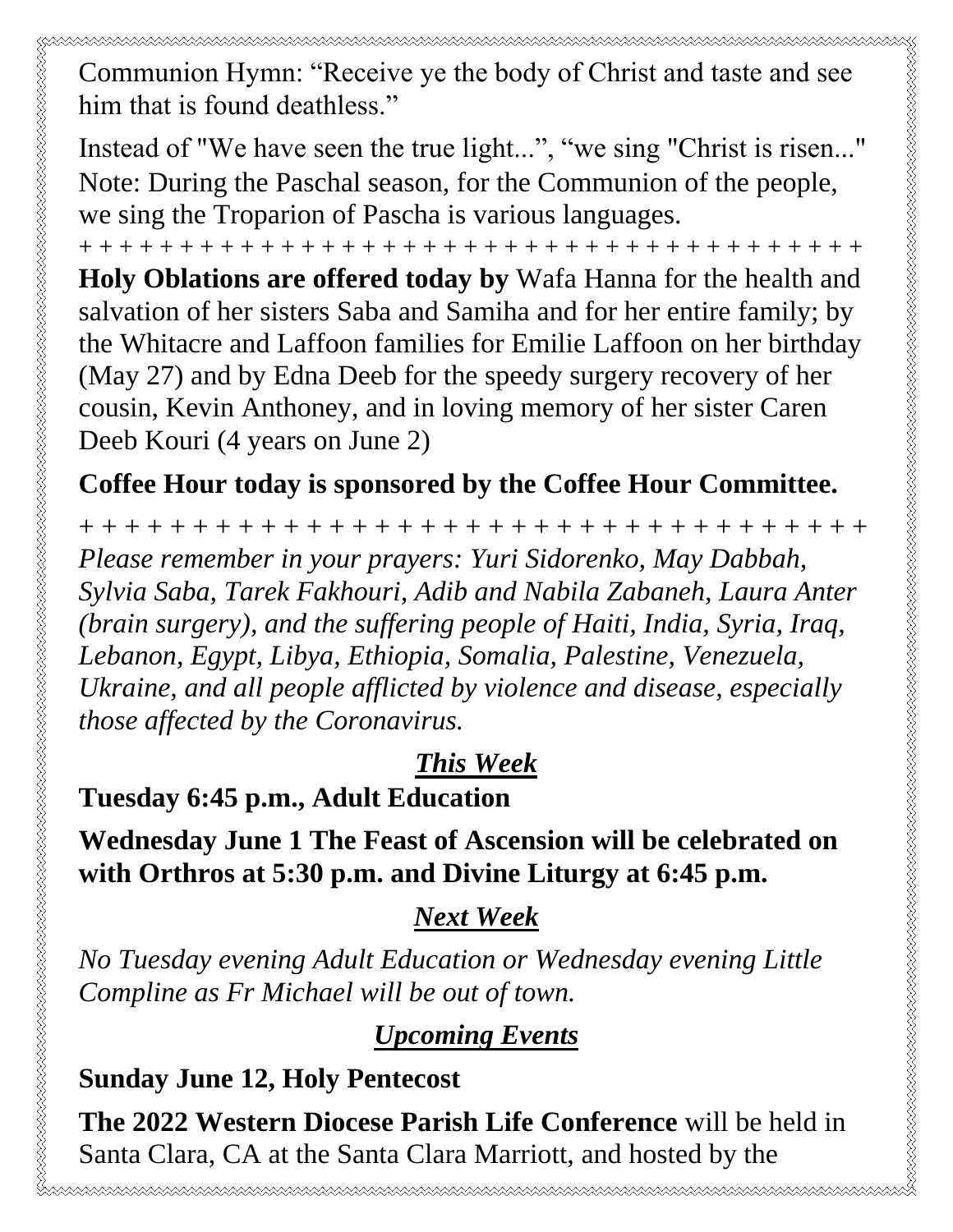# **Fr. Michael's Retirement Luncheon**

We are gearing up to celebrate over 3 decades with our Abouna. This is a bittersweet time for us since we are happy for Fr. Michael but sad to see him go. Fr. Michael's retirement has been moved to mid-August. **Therefore, the Retirement Celebration has been moved to Sunday July 31.** Please save the date for his celebration with reservation information coming out in the next few weeks.

July 31, Social Hour at 2:30 PM, Mediterranean meal at 3:00 PM.

St. Paul's Greek Orthodox Church Hall, Irvine

Limit of 300 seats

Sincerely,

Retirement Party Committee

Nelson and Jerri Lynn Mamey, Rima Tarazi, Barbara Scholl, Kristin Chala and Paula Rodriguez

FRA FRANDER FRA FRANDER FRANDER FRANDER FRANDER FRANDER FRANDER FRANDER FRANDER FRANDER FRANDER FRANDER FRANDER

#### **Quote of the Day**

...everything that is of God is peaceful and useful and leads a man to humility and to judging himself.

*St. Barsanuphius the Great*

# **Sunday of the Blind Man (Sixth Sunday of Pascha)**

The Lord Jesus was coming from the Temple on the Sabbath, when, while walking in the way, He saw the blind man mentioned in today's Gospel. This man had been born thus from his mother's womb, that is, he had been born without eyes (see Saint John Chrysostom, Homily LVI on Matthew; Saint Irenaeus, Against Heresies, Book V:15; and the second Exorcism of Saint Basil the Great). When the disciples saw this, they asked their Teacher, "Who did sin, this man, or his parents, that he was born blind?" They asked this because when the Lord had healed the paralytic at the Sheep's Pool, He had told him, "Sin no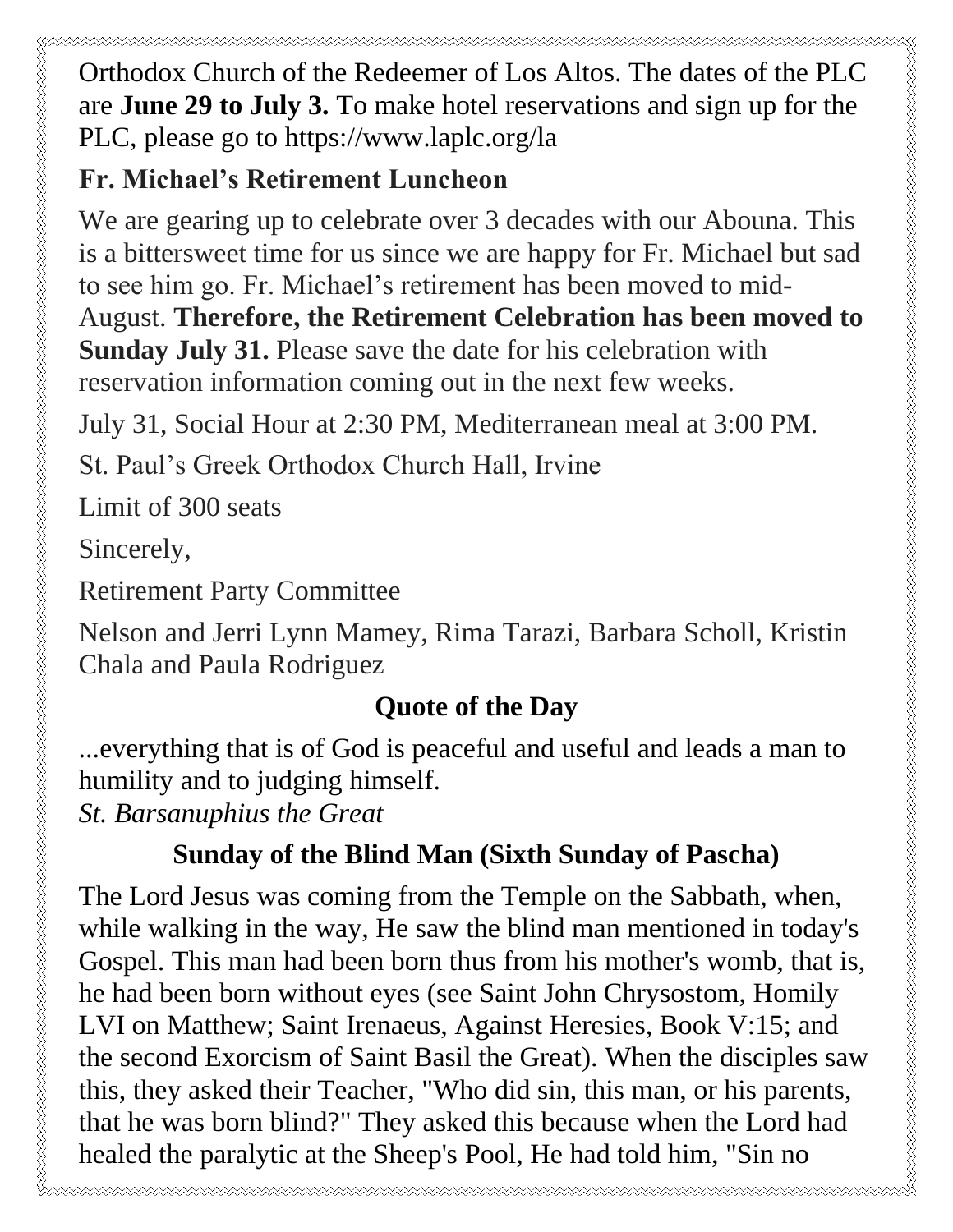more, lest a worse thing come unto thee" (John 5:14); so they wondered, if sickness was caused by sin, what sin could have been the cause of his being born without eyes. But the Lord answered that this was for the glory of God. Then the God-man spat on the ground and made clay with the spittle. He anointed the eyes of the blind man and said to him, "Go, wash in the Pool of Siloam." Siloam (which means "sent") was a well-known spring in Jerusalem used by the inhabitants for its waters, which flowed to the eastern side of the city and collected in a large pool called "the Pool of Siloam."

Therefore, the Saviour sent the blind man to this pool that he might wash his eyes, which had been anointed with the clay-not that the pool's water had such power, but that the faith and obedience of the one sent might be made manifest, and that the miracle might become more remarkable and known to all, and leave no room for doubt. Thus, the blind man believed in Jesus' words, obeyed His command, went and washed himself, and returned, no longer blind, but having eyes and seeing. This was the greatest miracle that our Lord had yet worked; as the man healed of his blindness himself testified, "Since time began, never was it heard that any man opened the eyes of one that was born blind," although the Lord had already healed the blind eyes of many. Because he now had eyes, some even doubted that he was the same person (John 9:8-9); and it was still lively in their remembrance when Christ came to the tomb of Lazarus, for they said, "Could not this man, who opened the eyes of the blind man, have caused that even this man should not have died?" Saint John Chrysostom gives a thorough and brilliant exposition of our Lord's meeting with the woman of Samaria, the healing of the paralytic, and the miracle of the blind man in his commentaries on the Gospel of Saint John.

u waxaa dadaa dadaa waxaa dada waxay iyo waxay iyo waxaa waxaa waxaa waxaa waxaa waxaa waxaa waxaa waxaa waxaa